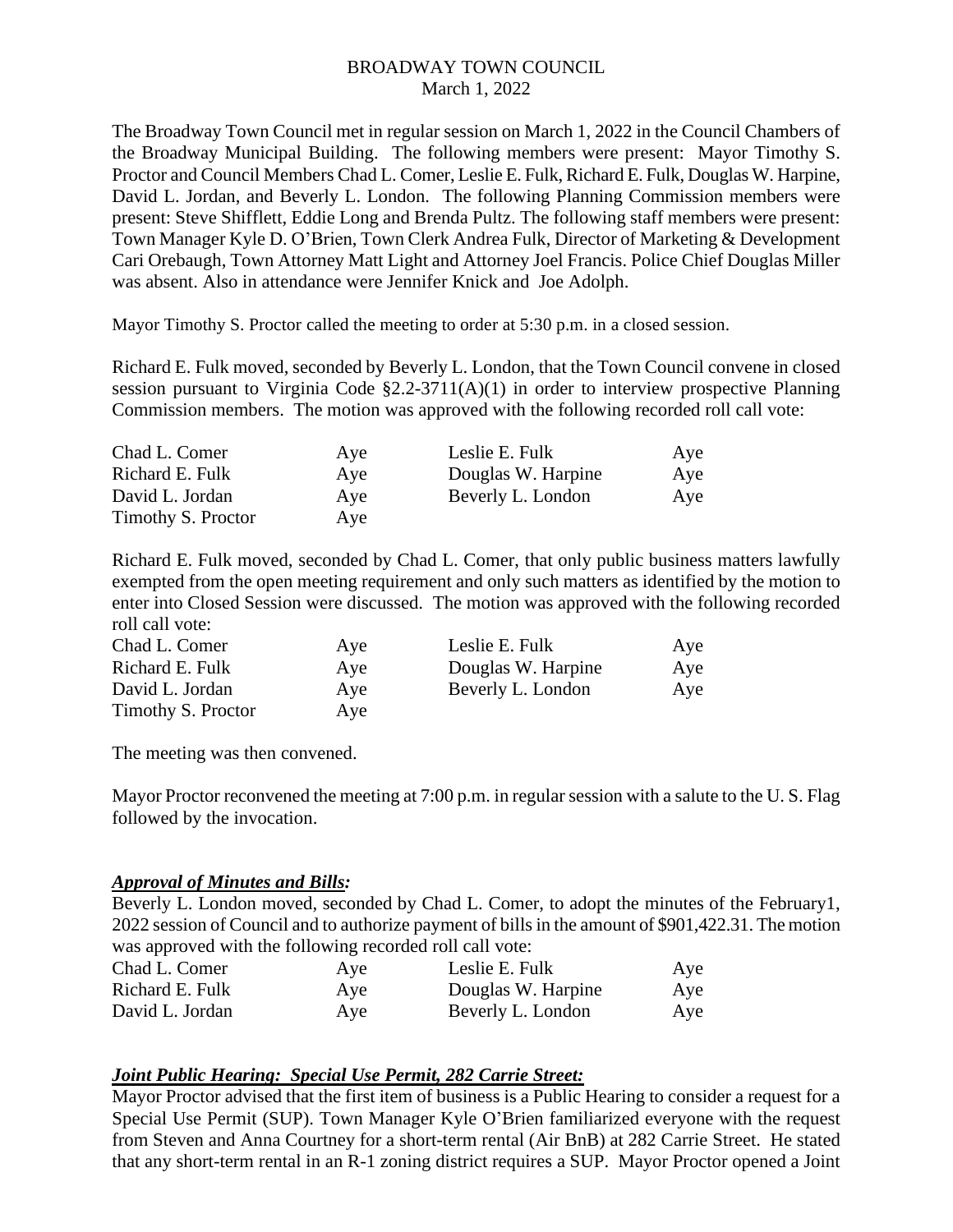Public Hearing of the Council and Planning Commission and invited anyone wishing to speak in favor of or in opposition to the Special Use Permit request to do so. Anna Courtney stated that her and her husband have been business owners in the Town of Broadway for the past 10 years and have recently moved to town. Having confirmed there was no one in attendance wishing to speak either in favor of or in opposition to the proposed request, Mayor Proctor closed the public hearing and asked for a recommendation from the Planning Commission.

The Planning Commission convened and after brief consideration, Eddie Long advised this matter was discussed, and there were no objections to the request, pending the result of the public hearing. Brenda Pultz moved, seconded by David Jordan, to recommend approval of the Special Use Permit. The motion was approved with the following recorded Planning Commission vote:

| David Jordan | Aye |
|--------------|-----|
| Eddie Long   | Aye |
| Brenda Pultz | Aye |

Mayor Proctor then invited Council action.

Having heard the Planning Commission's recommendation, David L. Jordan moved, seconded by Richard E. Fulk, to approve the Special Use Permit request of Steve and Anna Courtney as described in the resolution which is included in the minutes as Attachment A. The motion was approved with the following recorded roll call vote:

| Chad L. Comer   | Aye | Leslie E. Fulk     | Aye |
|-----------------|-----|--------------------|-----|
| Richard E. Fulk | Aye | Douglas W. Harpine | Aye |
| David L. Jordan | Aye | Beverly L. London  | Aye |

## *Joint Public Hearing: Special Use Permit, 424 Early Drive:*

Mr. O'Brien familiarized everyone with the request for a Special Use Permit (SUP) from John and Dena Newkirk for a short-term rental (Air BnB) at 424 Early Drive. He stated that any short-term rental in an R-1 zoning district requires a SUP. Mayor Proctor opened a Joint Public Hearing of the Council and Planning Commission and invited anyone wishing to speak in favor of or in opposition to the Special Use Permit request to do so. John Newkirk stated he and his wife lived in Bergton for over 34 years and saw this property for sale and decided to purchase. Having confirmed there was no one in attendance wishing to speak either in favor of or in opposition to the proposed request, Mayor Proctor closed the public hearing and asked for a recommendation from the Planning Commission.

The Planning Commission convened and after brief consideration, Eddie Long advised this matter was discussed, and there were no objections to the request, pending the result of the public hearing. Brenda Pultz moved, seconded by David Jordan, to recommend approval of the Special Use Permit. The motion was approved with the following recorded Planning Commission vote:

| David Jordan | Aye |
|--------------|-----|
| Eddie Long   | Aye |
| Brenda Pultz | Aye |

Mayor Proctor then invited Council action.

Having heard the Planning Commission's recommendation, David L. Jordan moved, seconded by Beverly L. London, to approve the Special Use Permit request from John and Dena Newkirk as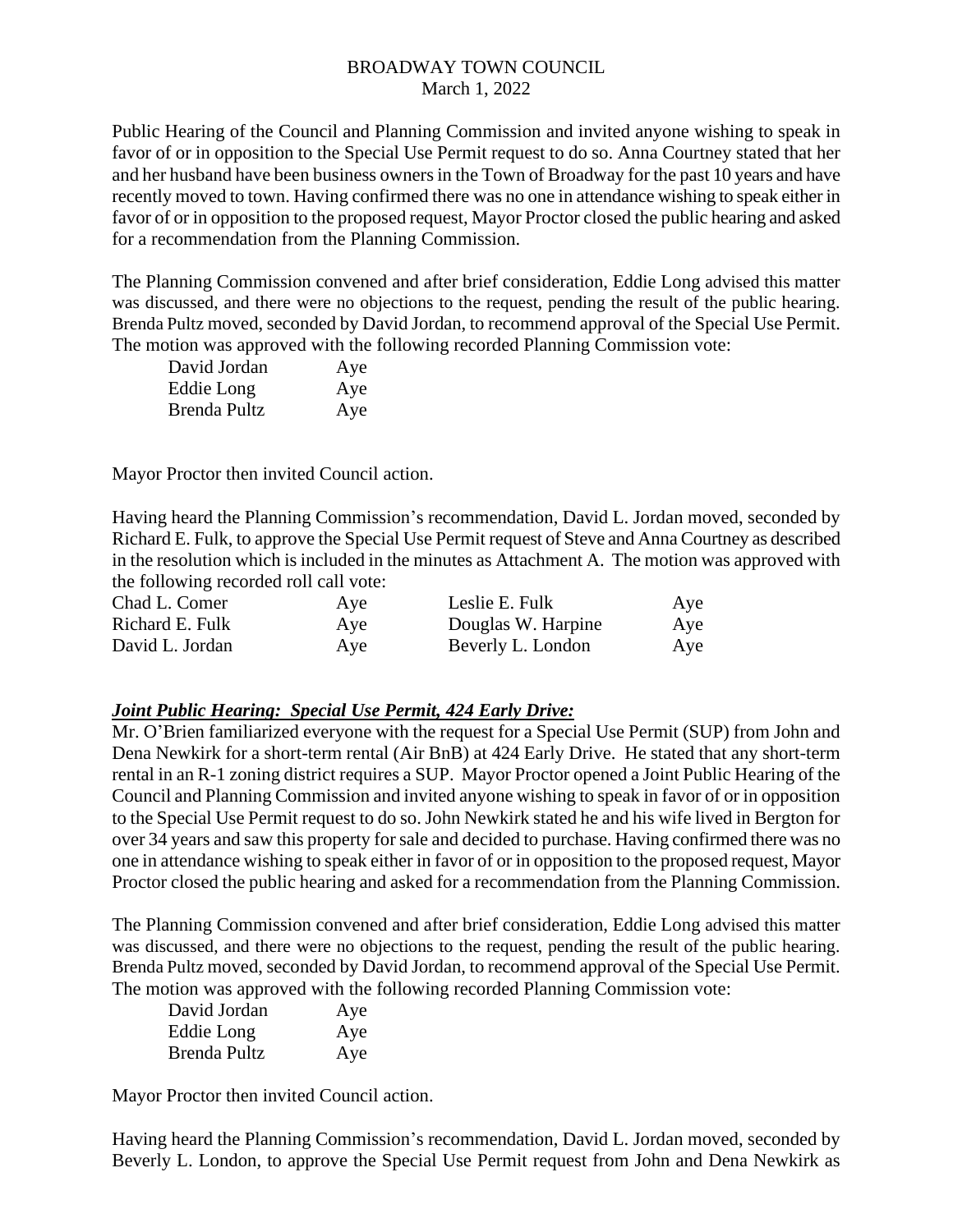described in the resolution which is included in the minutes as Attachment B. The motion was approved with the following recorded roll call vote:

| Chad L. Comer   | Aye | Leslie E. Fulk     | Aye |
|-----------------|-----|--------------------|-----|
| Richard E. Fulk | Aye | Douglas W. Harpine | Aye |
| David L. Jordan | Aye | Beverly L. London  | Aye |

Mayor Proctor announced there would be a two-minute recess before proceeding with the remaining business items

The Council then reconvened.

### *Old Business:*

Mr. O'Brien reported on the following items: Town Manager Kyle O'Brien reported on the following items:

- **Pool House:** The completion is still on schedule for Memorial Day weekend. The building is starting to transform with the trusses coming in and the grass being removed. There has been discussion on doing a grand opening the weekend before Memorial Day.
- **259 Bridge:** Although it is not the Town's project it will affect the town and the travel on Rt. 259. It has been requested that VDOT keep the Town informed on the construction of the new bridge and the new weight limit restrictions required for all bridges.

## *Committee Reports:*

#### *Parks & Recreation Committee:*

No report.

#### *Finance Committee:*

Chairman Richard Fulk discussed the need to set a meeting for the Finance Committee to discuss the budget within the next two weeks. Mr. O'Brien stated he will email Council and will get a date set.

#### *Personnel/Police Committee:*

No report. A copy of the police report for the month of February is included in the minutes at Attachment C.

#### *Streets & Properties Committee:*

Mr. O'Brien stated the Third Street Project is coming to completion just in time for the Asphalt plants to reopen. There has also been some discussion to asphalt some other streets in the area while Third Street is being done.

#### *Utilities Committee:*

No report. A copy of the water production report for the month of February is included in the minutes as Attachment D.

## *BHP:*

Council representative Chad Comer stated the next event is the Easter Egg hunt on April 9,2022 at Broadway High School.